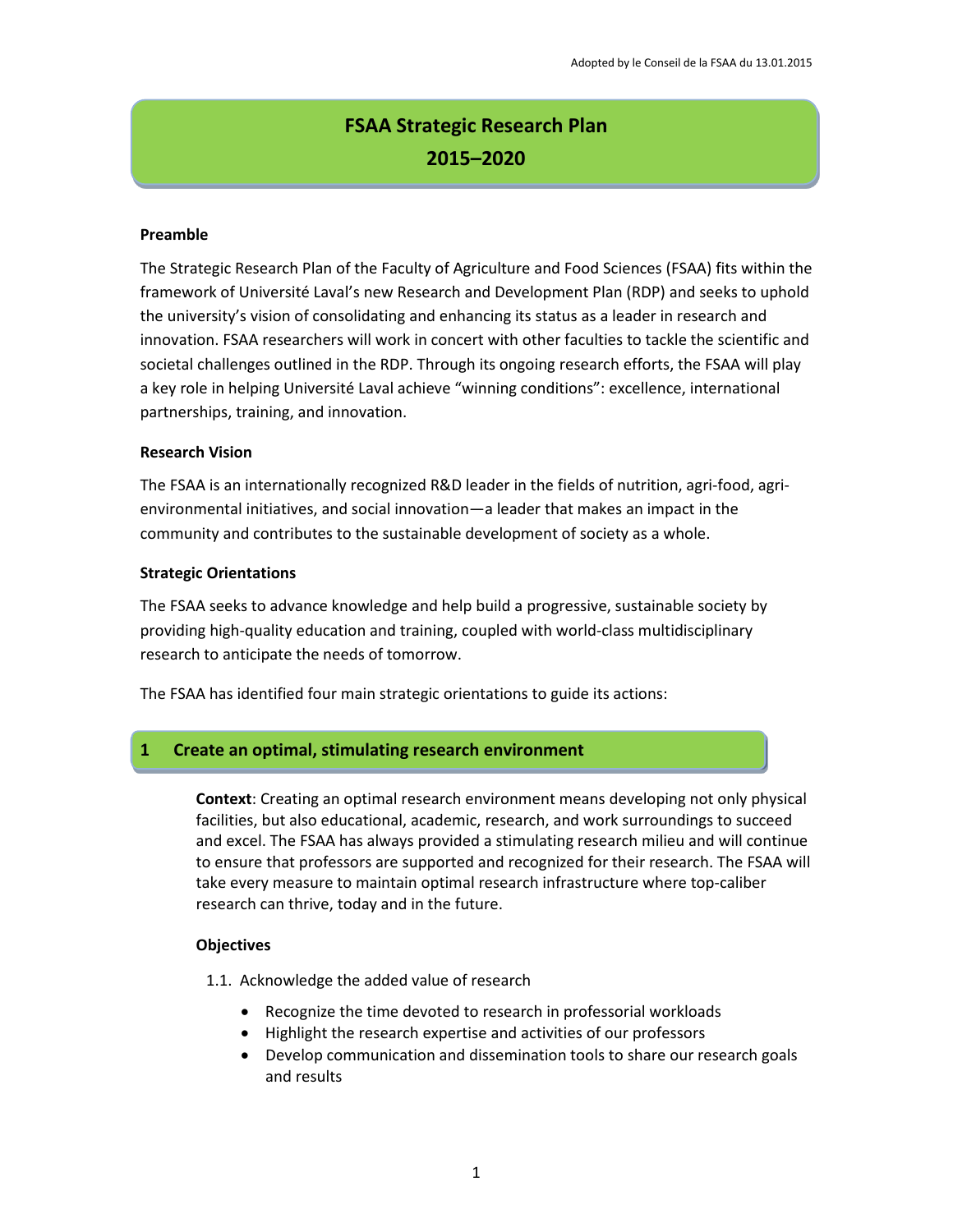- 1.2. Initiate and stimulate research activities
	- Develop an effective internal communication strategy
	- Harmonize actions with existing communications personnel
	- Organize, host, and participate in Faculty events
	- Enhance the FSAA's profile (networking) and forge new ties
	- Help develop a research culture

#### 1.3. Make the FSAA more attractive

- Attract the best and the brightest students and postdoctoral fellows
- Facilitate visiting faculty appointments
- Stimulate exchanges and promote collaboration with other faculties
- Publicize and promote the FSAA infrastructure

#### 1.4. Maintain and optimize existing infrastructure

- Maintain and update facilities
- Identify new and creative funding opportunities
- Optimize the use of our infrastructure to ensure long-term viability

#### **2 Conduct innovative, world-class research**

**Context:** Conducting innovative, world-class research requires the best research professors to create leading international research teams. The FSAA has implemented measures to encourage and support its professors in their pursuit of excellence.

#### **Objectives**

- 2.1 Mobilize resources and maximize research efforts
	- Provide quality services and efficient organization at the research office
	- Support and mentor young research professors
	- Encourage supervision of graduate students
	- Encourage researchers to apply to the three federal research councils
- 2.2 Position and focus R&D in a concerted manner
	- Work in concert with Office of the Vice Rector of Research and Innovation to support the needs of the FSAA (e.g., research chairs, Genome Canada grants, CFI funds)
	- Facilitate communication among the research centres and institutes to coordinate research programs
	- Align FSAA actions with university, provincial and national priorities

#### 2.3 Recruit and retain top-level researchers

- Evaluate and anticipate needs for research expertise
- Encourage applications for new research chairs during faculty recruitment
- Involve our networks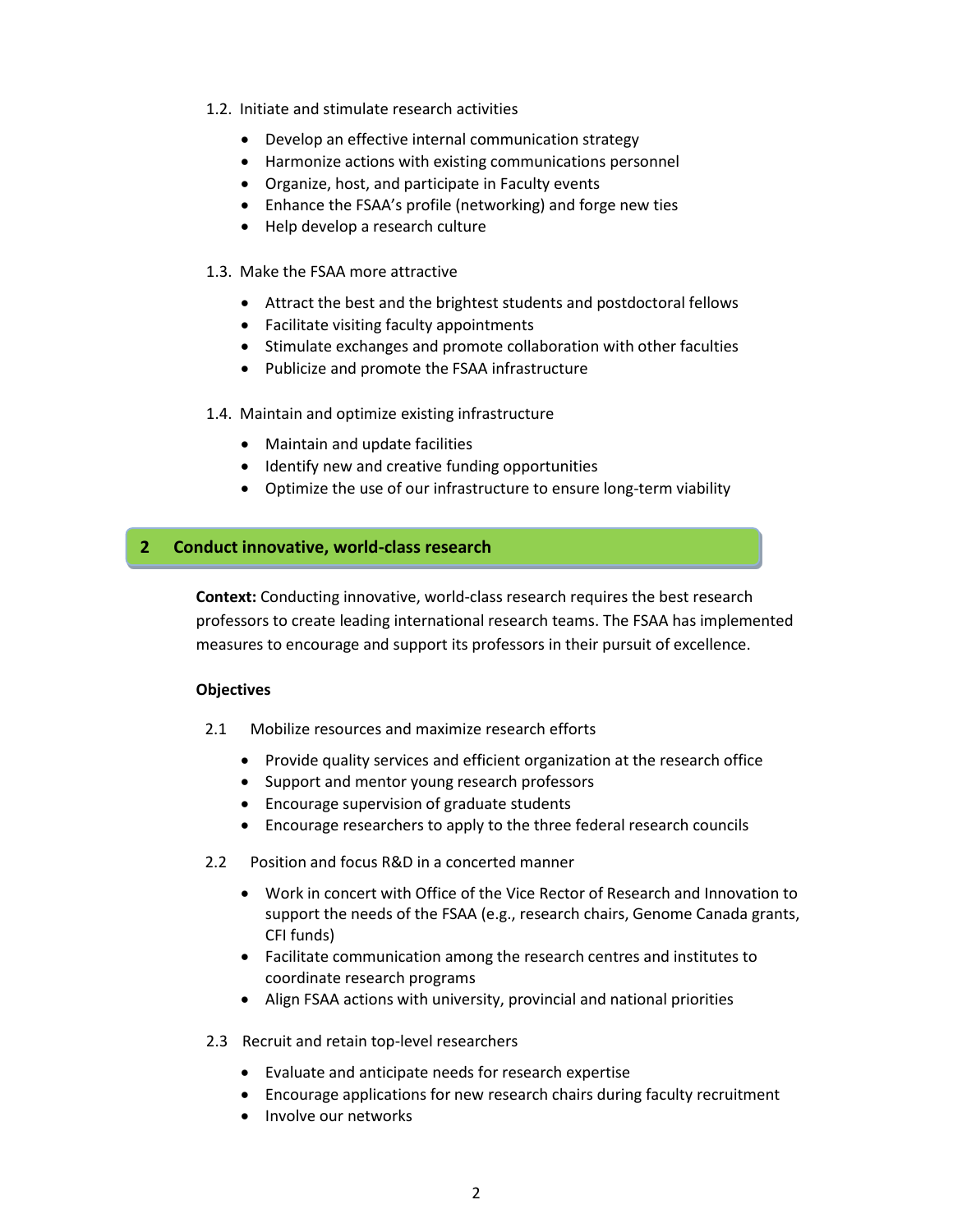- 2.4 Encourage multidisciplinary research (intersectoral, international)
	- Foster collaborative, capacity-building projects that bring together different disciplines within the FSAA
	- Encourage intersectoral collaboration in the pursuit of research excellence
	- Network internationally and facilitate collaborations
	- Encourage faculty members to participate in research teams, centres, and institutes
- 2.5 Boost recruitment of graduate students
	- Align efforts with the Office of the Associate Dean of Studies
	- Recruit students with the best potential
	- Provide students with support and information on scholarships
	- Develop effective tools for distributing information
	- Be active in the social media
	- Support student travel

## **3 Build on our strengths and priority sectors**

**Context:** Focusing on our research strengths will provide a solid foundation for growth to ensure that the FSAA achieves excellence and establishes itself as a research leader. The FSAA's greatest strength is unquestionably the diversity of our activities, which enables us to position ourselves within many global currents. By adopting intersectoral approaches and striving for social innovation, we can help tackle some of today's most pressing challenges. The FSAA's four priority sectors are **food and nutrition, sustainable health and disease prevention**, **sustainable development and the environment, and ethical challenges.**

#### **Objectives**

- 3.1 Strengthen and consolidate our priority sectors
	- Identify and monitor trends in our priority sectors
	- Position and orient activities in all sectors strategically based on larger trends
	- Make our priority sectors a showcase of excellence
	- Engage and support our researchers and groups of excellence
- 3.2 Strengthen our strategic position based on our priority sectors
	- Participate in Université Laval's reflection on strategic issues
	- Raise the FSAA's profile in our priority sectors
	- Work with our priority sectors in a political context
	- Be tactical in accessing strategic information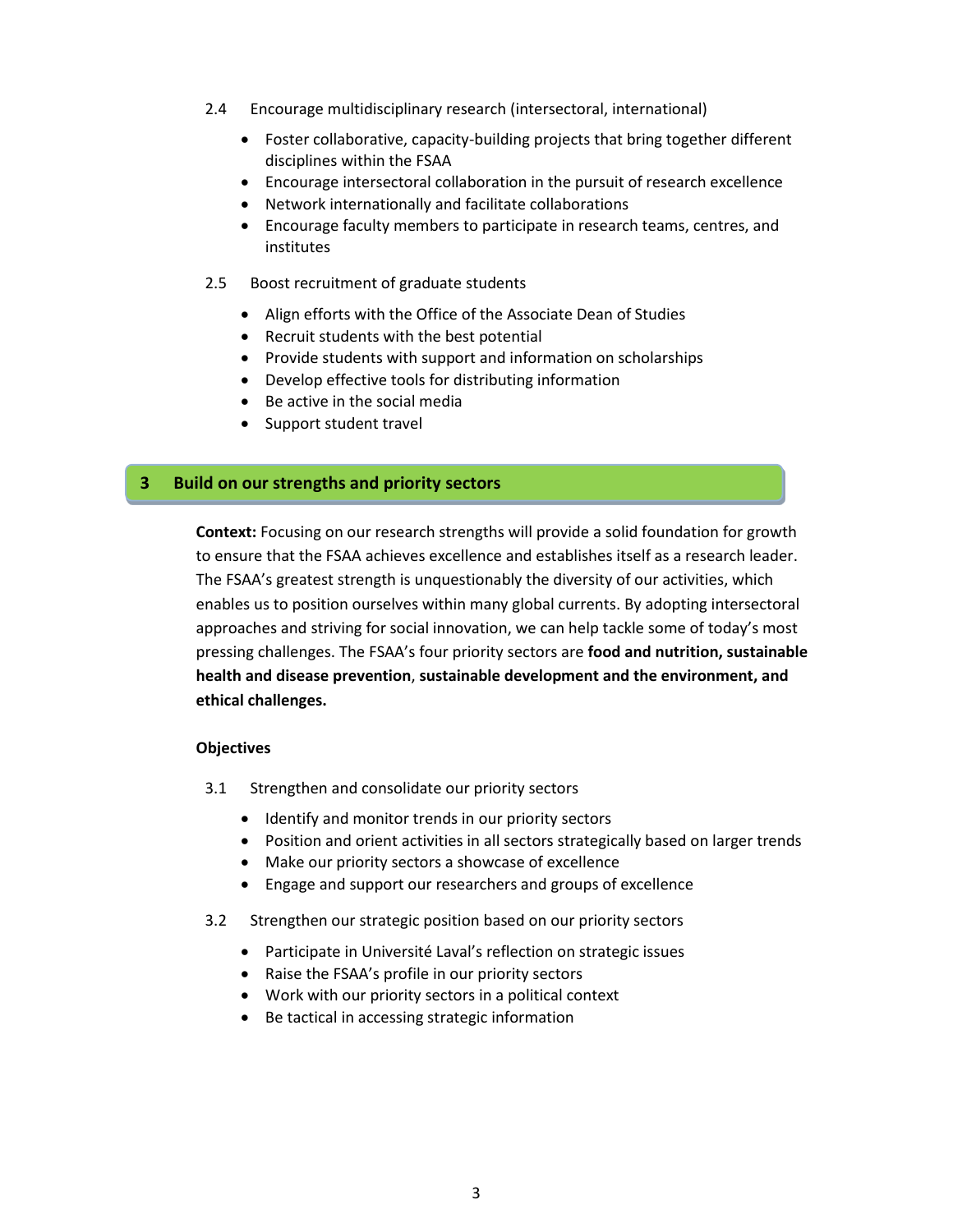- 3.3 Build on our human capital to maximize partnerships
	- Forge close ties and develop collaborations with industry, CCTT's, and business incubators
	- Maintain high standards of conduct in collaborative projects
	- Foster networking among research stakeholders
	- Align our efforts with those of Université Laval's Community Liaison Office (BLUM), Research Partnerships and International Collaboration Office (BIPER), and International Office (BI)
	- Develop international collaborations

#### **4 Be a major asset for society**

**Context:** Conducting meaningful research that impacts the community is an ongoing concern for the FSAA's professors and researchers. Working in strategically important priority areas for our society enables us to train the next generation and successfully translate knowledge with pertinent end users. The FSAA is proactive in building an extended network and forging ties with the community.

#### **Objectives**

- 4.1 Consolidate our presence within the university community
	- Align our actions with those of the Vice Rector of Research and Innovation (VRRC) and Communications and Philanthropy (DCP)
	- Develop a green image of the FSAA related to sustainable development
	- Work within the university community to publicize the impact of our research
	- Play a key role in the overhaul of Université Laval's policy on research integrity
- 4.2 Make research more accessible to the general public
	- Support research communication activities
	- Be recognized for the added value we provide to the Québec City area
	- Enhance the visibility of our work to industrial partners
	- Develop technologies and knowledge resulting from research
- 4.3 Promote social innovation
	- Recognize all forms of social innovation
	- Celebrate social innovation within the Faculty
	- Increase awareness regarding social innovation